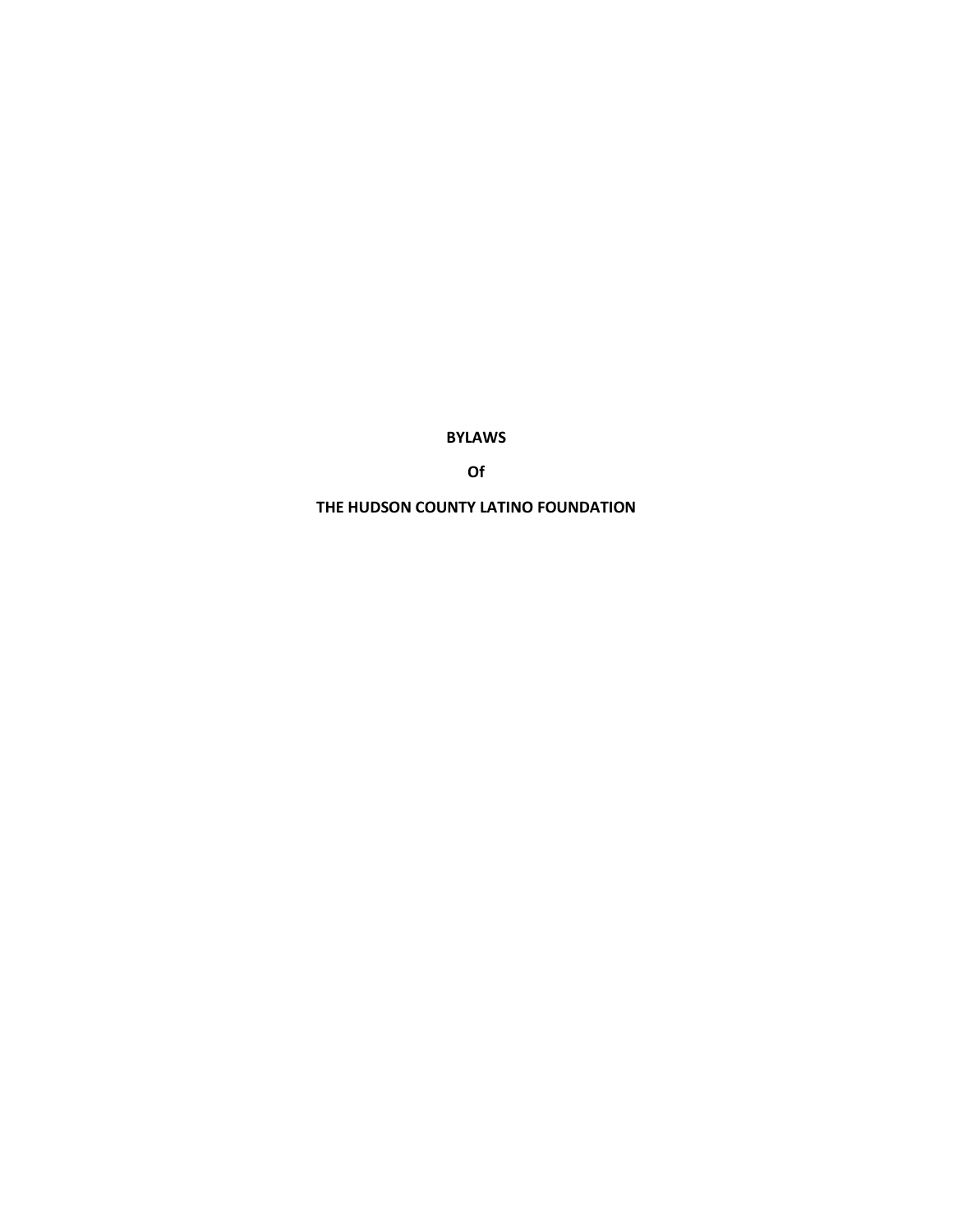# **TABLE OF CONTENTS**

|                                  | Page |
|----------------------------------|------|
|                                  |      |
|                                  |      |
|                                  |      |
|                                  |      |
|                                  |      |
|                                  |      |
| Section 2.                       |      |
| Section 3.                       |      |
| Section 4.                       |      |
| Section 5.                       |      |
| ARTICLE III -- MEMBERSHIP RIGHTS | 2    |
|                                  |      |
|                                  |      |
|                                  |      |
|                                  |      |
| В.                               |      |
|                                  |      |
|                                  |      |
|                                  |      |
|                                  |      |
|                                  |      |
|                                  |      |
| Section 3.                       |      |
| Section 4.                       |      |
| Section 5.                       |      |
|                                  |      |
|                                  |      |
| Section 1.                       |      |
| Section 2.                       |      |
|                                  |      |
| Section 4.                       |      |
| Section 5.                       |      |
| Section 6.                       |      |
| Section 7.                       |      |
| Section 8.                       |      |
| Section 9.                       |      |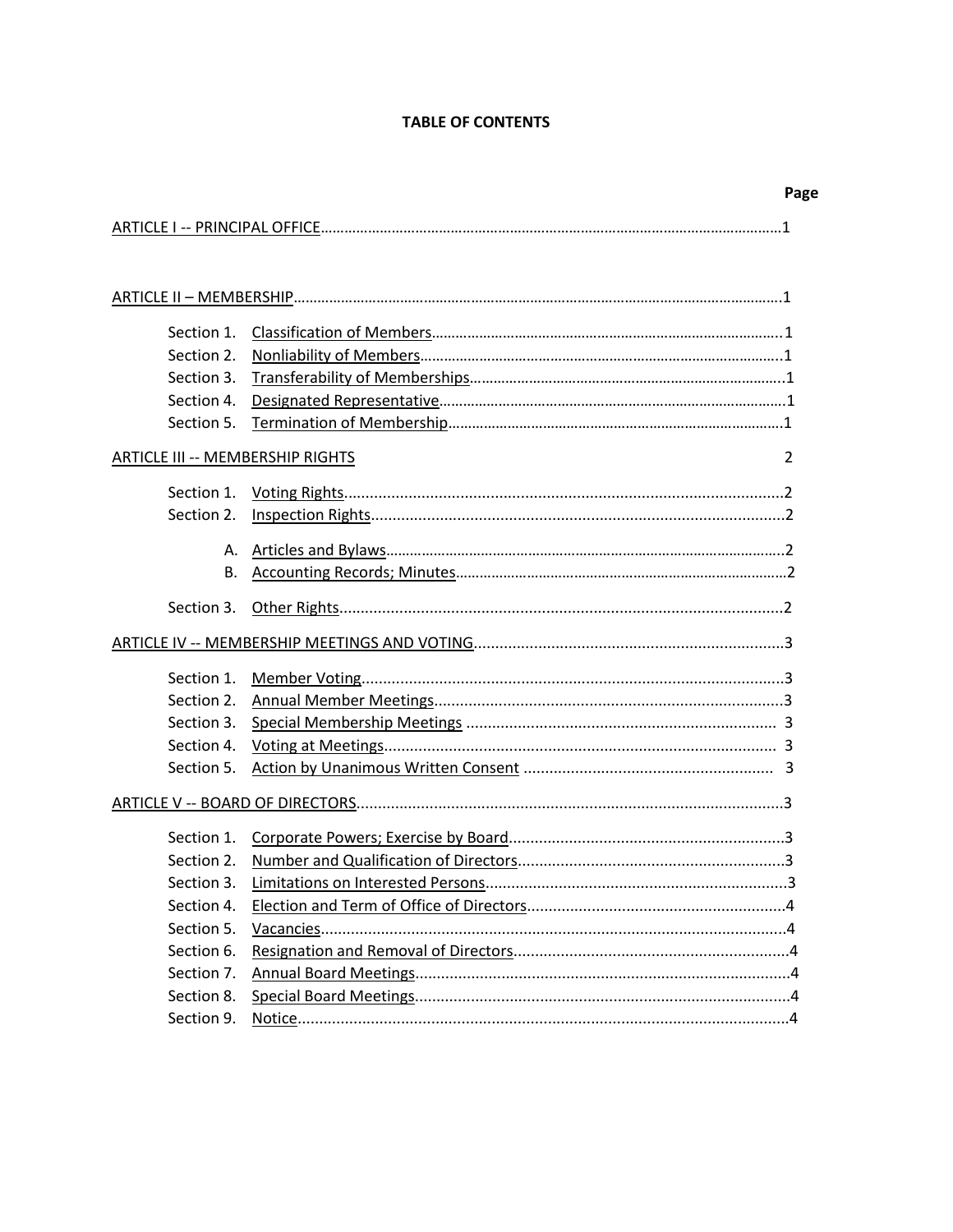| В.         |               |  |
|------------|---------------|--|
|            |               |  |
|            |               |  |
|            |               |  |
|            |               |  |
| Section 1. |               |  |
| Section 2. |               |  |
| Section 3. |               |  |
| Section 4. |               |  |
| А.         |               |  |
| <b>B.</b>  |               |  |
|            |               |  |
|            |               |  |
|            |               |  |
| Section 3. |               |  |
| Section 4. |               |  |
| Section 5. |               |  |
| Section 6. |               |  |
| Section 7. |               |  |
| Section 8. |               |  |
| Section 9. |               |  |
|            |               |  |
| Section 1. |               |  |
|            |               |  |
| Section 3. |               |  |
|            |               |  |
|            |               |  |
| Section 1. |               |  |
| Section 2. |               |  |
| Section 3. |               |  |
| Section 4. | $insurance12$ |  |
|            |               |  |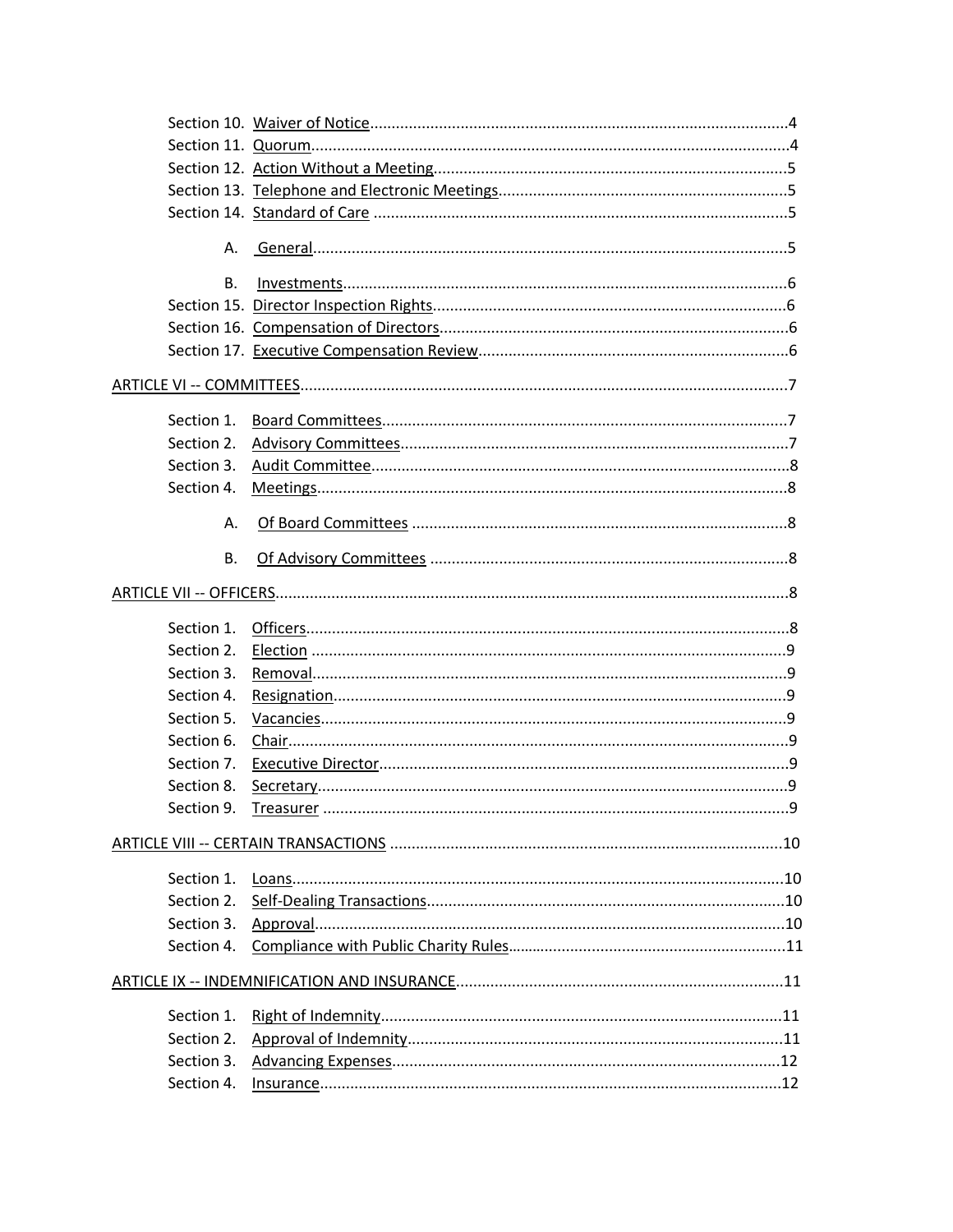| Section 3. |  |
|------------|--|
| Α.         |  |
| <b>B.</b>  |  |
| Section 4. |  |
|            |  |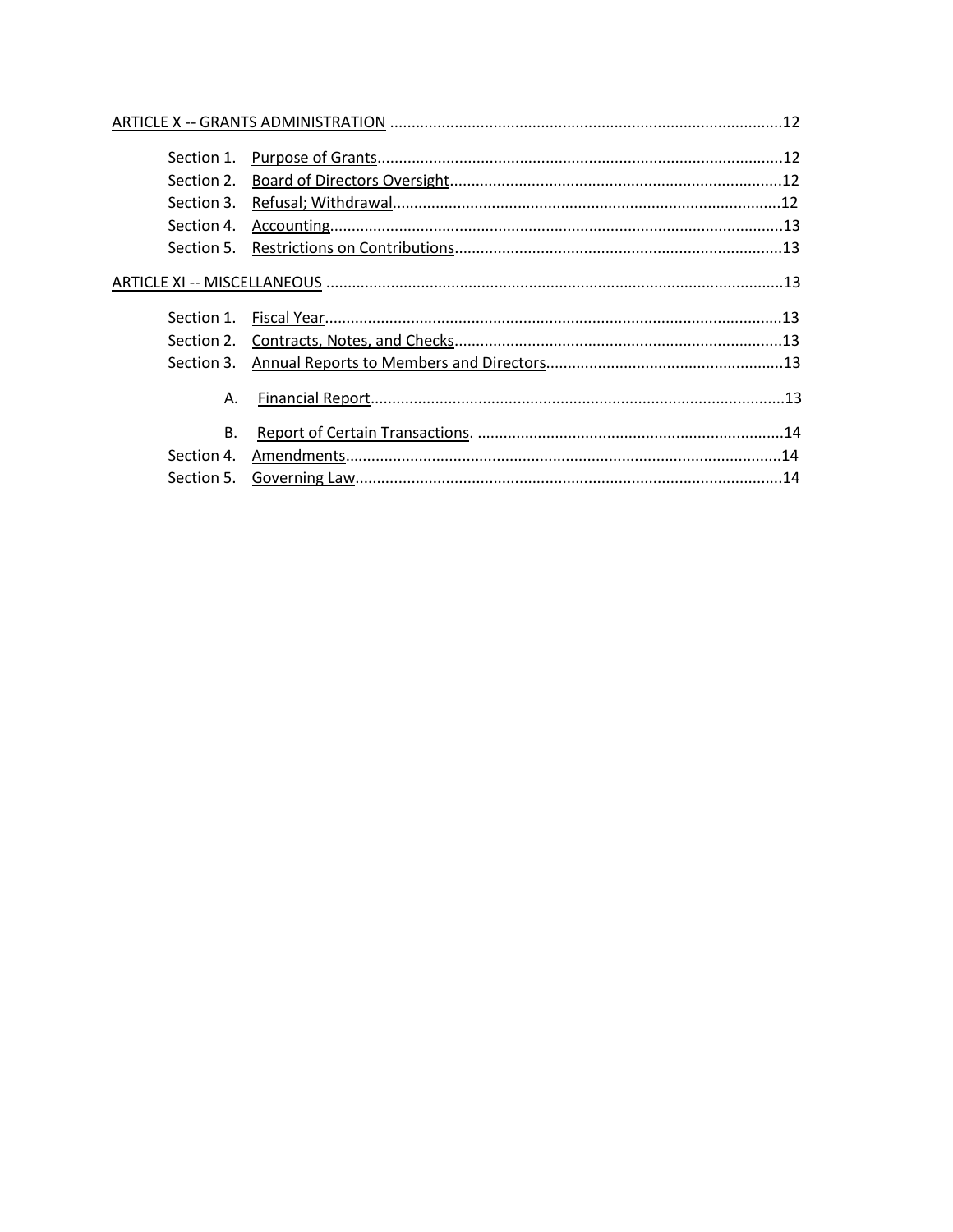### **BYLAWS Of THE HUDSON COUNTY LATINO FOUNDATION**

# **ARTICLE I PRINCIPAL OFFICE**

The principal office of this corporation shall be located in the County of Hudson, New Jersey.

# **ARTICLE II MEMBERSHIP**

Section 1. Classification of Members. This corporation shall have one class of membership, with "The Hudson County Latino Corporation" as the sole member (together with its successors and assigns, "Member") in this membership class. The rights and obligations of Member shall be as provided in these Bylaws or under applicable law. The Board of Directors may, by resolution, establish one or more categories of nonvoting associates who may be referred to as "members," and provide for their rights and obligations (including the obligation to pay dues); however, the terms "member" and "membership," as used in these Bylaws, shall refer only to Member.

Section 2. Nonliability of Member. Member shall not be liable for the debts, liabilities, or obligations of this corporation.

Section 3. Transferability of Membership. Membership in this corporation, or any right arising therefrom, may not be transferred or assigned. Any attempted transfer shall be void.

Section 4. Designated Representative. Member shall exercise all the rights and obligations of membership in this corporation, including the right to vote, through a designated representative. Member shall designate its representative in writing executed by an authorized officer and delivered to the Secretary of this corporation, which shall be retained by this corporation. Member may change its designated representative at any time and from time to time in the same manner.

Section 5. Termination of Membership. Membership in this corporation shall continue until Member dissolves or until Member resigns in a writing delivered to the Secretary or President of this corporation.

#### **ARTICLE III MEMBERSHIP RIGHTS**

Section 1. Voting Rights. Subject to these Bylaws and this corporation's other policies and procedures, Member shall have the right to vote, as set forth in these Bylaws, on:

(a) the election of directors;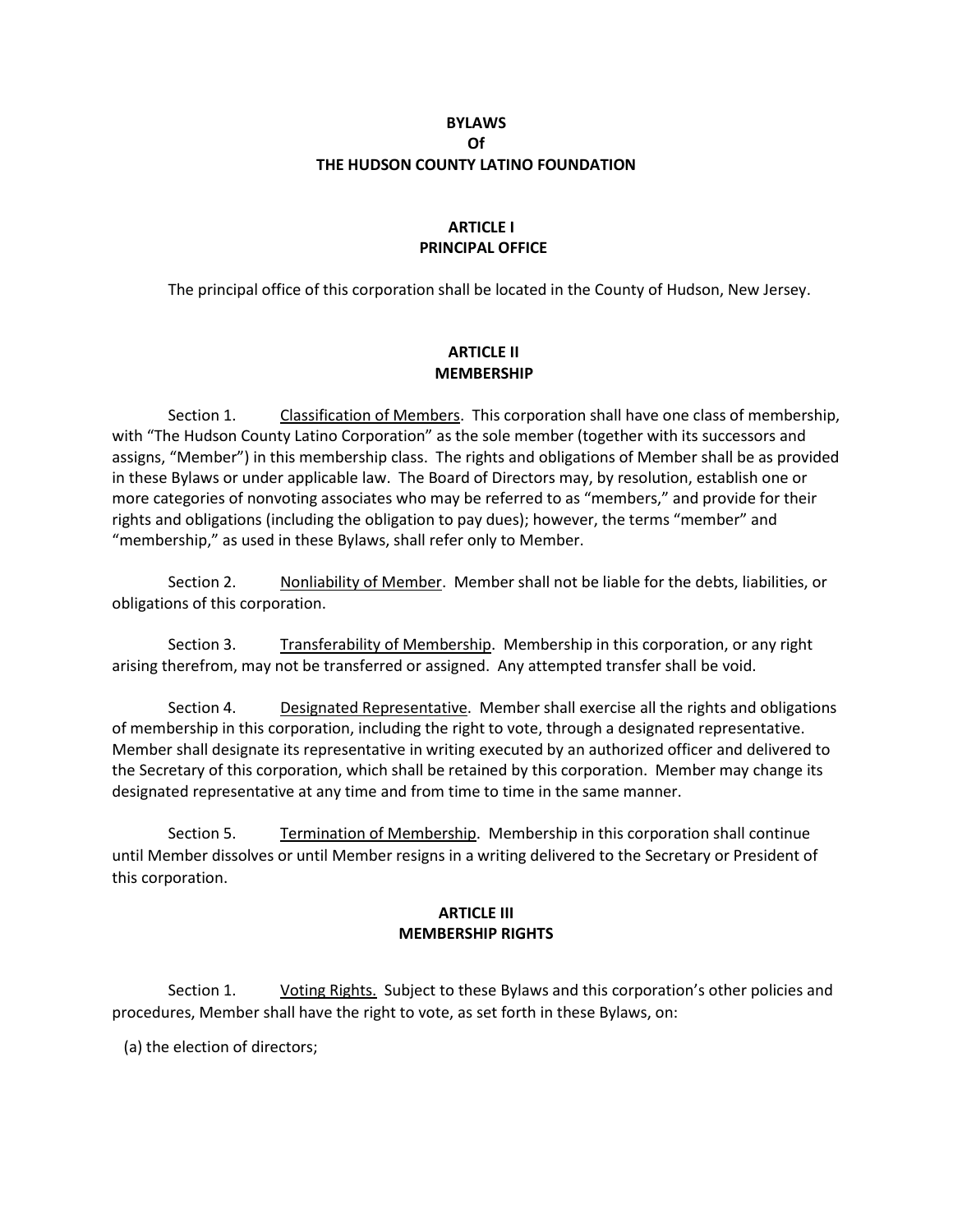(b) the removal of directors pursuant to the New Jersey Nonprofit Corporation Act 15:A;

 (c) any amendment to these Bylaws that materially and adversely affects member voting rights, and all amendments to the Articles of Incorporation of this corporation, except for amendments permitted to be adopted by the Board of Directors alone under the New Jersey Nonprofit Corporation Act 15:A;

(d) the disposition of all or substantially all of the assets of this corporation;

(e) any merger of this corporation;

(f) any dissolution of this corporation;

 (g) any charitable disbursement by this corporation equal to or in excess of an amount to be determined from time to time by Member; and

 (h) any other matters that may properly be presented to membership vote, pursuant to this corporation's Articles, Bylaws, or action of the Board of Directors, or by operation of law.

Section 2. **Inspection Rights.** 

A. Articles and Bylaws. This corporation shall keep at its principal office in New Jersey current copies of its Articles of Incorporation and Bylaws, which shall be open to inspection by Member at all reasonable times.

B. Accounting Records; Minutes. On written request, Member (in person or through an agent or attorney) may inspect and copy the accounting books and records of this corporation and the minutes of the proceedings of the Board, or any Board Committee, at any reasonable time and for a purpose reasonably related to Member's membership interests.

Section 3. Other Rights. In addition to the rights described in these Bylaws, Member shall have any other rights afforded voting members under the New Jersey Nonprofit Corporation Act 15:A.

### **ARTICLE IV MEMBERSHIP MEETINGS AND VOTING**

Section 1. Member Voting. Member shall have one vote on each matter entitled to membership vote.

Section 2. Annual Membership Meetings. An annual membership meeting will be held at a date, place, and time determined by the Board of Directors, for the purpose of electing directors and transacting such business as may come before the meeting.

Section 3. Special Membership Meetings. Special membership meetings may be called by the Board of Directors, the Chair, or by Member.

Section 4. Voting at Meetings. Voting at meetings may be by voice or by ballot.

Section 5. Action by Unanimous Written Consent. Any action required or permitted to be taken at a meeting, may be taken without a meeting if Member consents to such action in writing. Any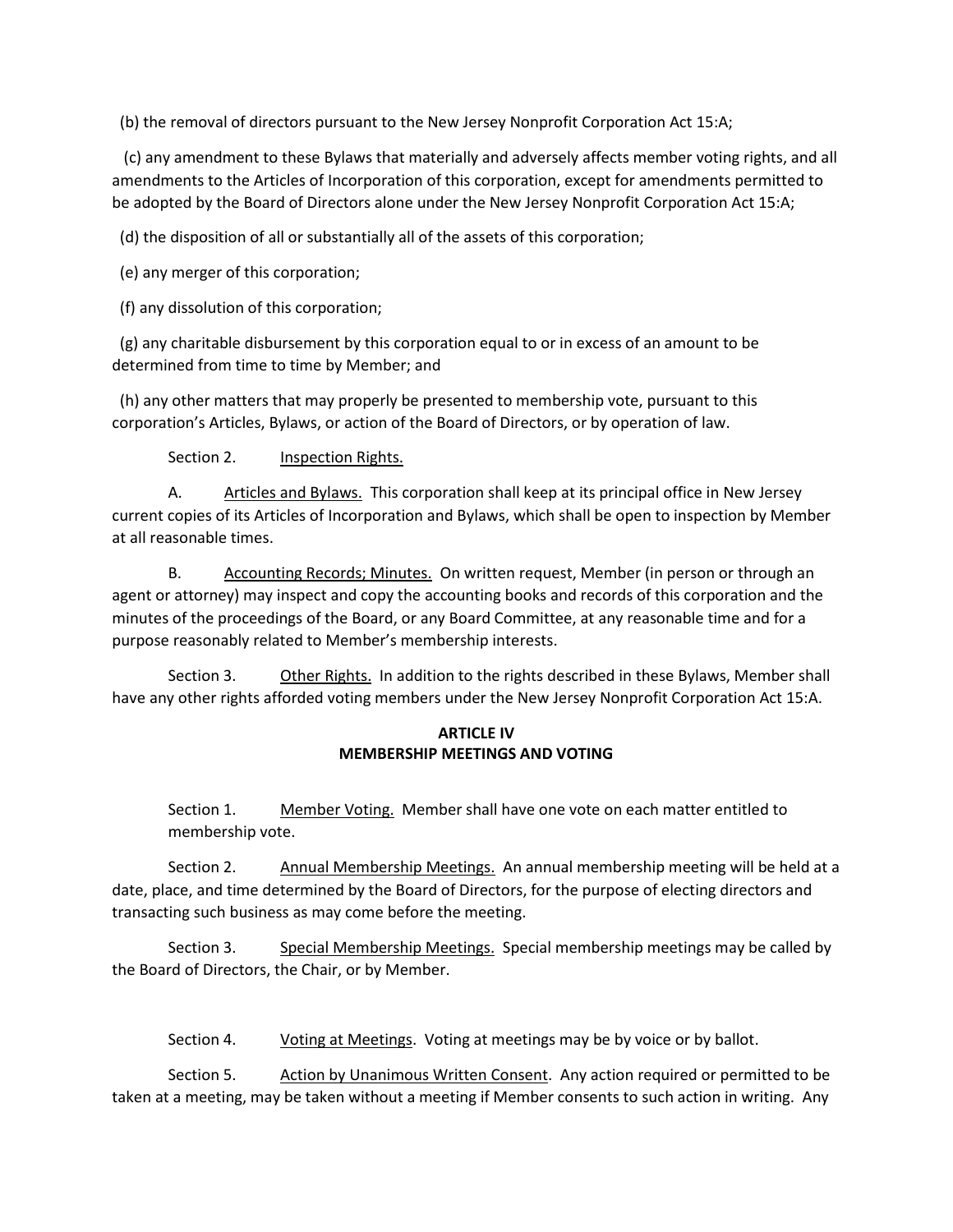such written consent shall include any communication transmitted or received by electronic means, including electronic mail transmitted by Member to, and received by, this corporation's electronic mail address. If action is taken by written consent, the consent(s) shall be filed with the corporate minutes.

# **ARTICLE V BOARD OF DIRECTORS**

Section 1. Corporate Powers; Exercise by Board. This corporation shall have powers to the full extent allowed by law. All powers and activities of this corporation shall be exercised and managed by the Board of Directors of this corporation directly or, if delegated, under the ultimate direction of the Board.

Section 2. Number and Qualification of Directors. The number of directors shall be not less than two nor more than seven, with the exact authorized number of directors to be fixed from time to time by resolution of the Board of Directors. Any amendment of the preceding sentence shall require the approval of Member.

Section 3. Limitations on Interested Persons. At all times, not more than forty-nine percent of the directors of this corporation may be interested persons. An interested person means either:

(a) any person currently being compensated by this corporation for services rendered to it within the previous twelve months, whether as a full-time or part-time employee, independent contractor, or otherwise, excluding any reasonable compensation paid to a director in his or her capacity as director; or

 (b) any brother, sister, ancestor, descendant, spouse, brother-in-law, sister-in-law, son-inlaw, daughter-in-law, mother-in-law, or father-in-law of any such person.

Section 4. Election and Term of Office of Directors. All of the directors shall be elected at each annual membership meeting, or, if such directors are not elected at the meeting, they may be elected at any special membership meeting. Each director shall be elected for a term of three years. Each director shall hold office until expiration of the term and until a successor has been elected.

Section 5. Vacancies. A vacancy shall be deemed to exist on the Board in the event that the actual number of directors is less than the authorized number for any reason. Vacancies may be filled by the remaining directors (unless the vacancy was created by removal of a director by Member) or by Member, for the unexpired portion of the term.

Section 6. Resignation and Removal of Directors. Resignations shall be effective upon receipt in writing by the Chair, the President, or the Secretary of this corporation, unless a later effective date is specified in the resignation. Member may remove any director at any time, with or without cause.

Section 7. Annual Board Meetings. A meeting of the Board of Directors shall be held at least once a year. Annual board meetings shall be called by the Chair, the President, or any two directors, and noticed in accordance with Section 9 of this Article.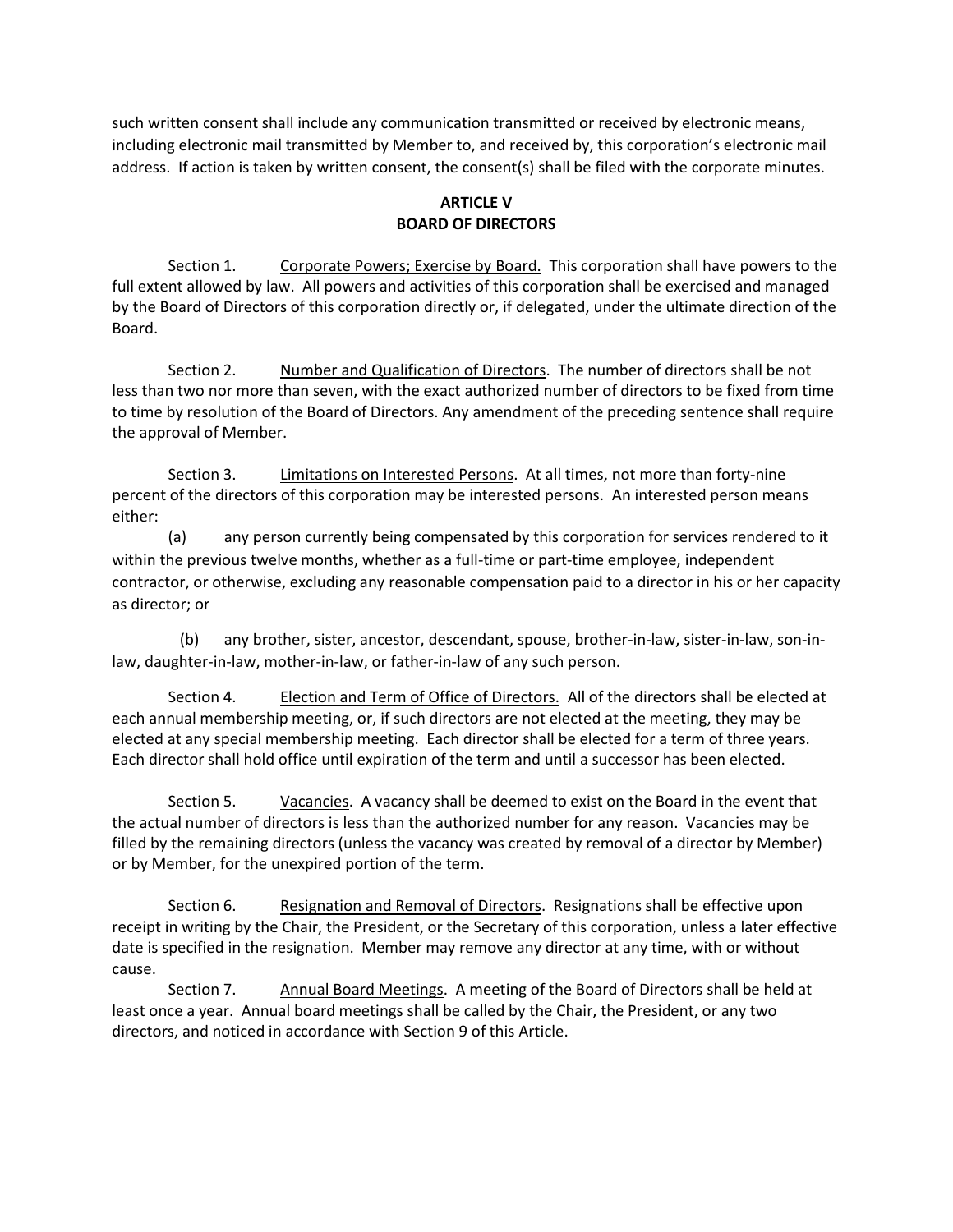Section 8. Special Board Meetings. Special board meetings of the Board of Directors may be called by the Chair, the President, or any two directors, and noticed in accordance with Section 10 of this Article.

Section 9. Notice. Notice of the annual board meeting and any special board meetings of the Board of Directors shall be given to each director at least four days before any such meeting if given by first-class mail or forty-eight hours before any such meeting if given personally or by telephone, including a voice messaging system or other system or technology designed to record and communicate messages, telegraph, facsimile, electronic mail, or other electronic means, and shall state the date, place, and time of the meeting.

Section 10. Waiver of Notice. The transactions of any meeting of the Board of Directors, however called and noticed and wherever held, shall be valid as though taken at a meeting duly held after proper call and notice, if a quorum is present, and if, either before or after the meeting, each of the directors not present signs a written waiver of notice, a consent to holding the meeting, or an approval of the minutes. The waiver of notice or consent need not specify the purpose of the meeting. All waivers, consents and approvals shall be filed with the corporate records or made a part of the minutes of the meeting. Notice of a meeting shall also be deemed given to any director who attends the meeting without protesting the lack of adequate notice before the meeting or at its commencement.

Section 11. Quorum. A majority of the total number of directors then in office shall constitute a quorum, provided that in no event shall the required quorum be less than one fifth of the authorized number of directors or two directors, whichever is larger. The act of a majority of the directors present at a meeting at which a quorum is present shall be the act of the Board of Directors, except as otherwise provided in Article V, Sections 5 (filling board vacancies) and 12 (taking action without a meeting); Article VI, Section 1 (appointing Board Committees); Article VIII, Section 3 (approving self-dealing transactions); Article IX, Section 2 (approving indemnification); and Article XI, Section 4 (amending Bylaws), of these Bylaws or in the New Jersey Nonprofit Corporation Act 15:A. A meeting at which a quorum is initially present may continue to transact business notwithstanding the withdrawal of directors, if any action taken is approved by at least a majority of the required quorum for such meeting.

Section 12. Action Without a Meeting. Any action required or permitted to be taken by the Board may be taken without a meeting if all members of the Board (other than any director interested in a transaction so approved) shall individually or collectively consent to such action in writing. Any such written consent shall include any communication transmitted or received by electronic means, including electronic mail transmitted by a director to, and received by, this corporation's electronic mail address. Such written consents shall be filed with the minutes of the proceedings of the Board, and shall have the same force and effect as the unanimous vote of such directors.

Section 13. Telephone and Electronic Meetings. Directors may participate in a meeting through use of conference telephone, electronic video screen communication, or other communications equipment so long as all of the following apply:

(a) each director participating in the meeting can communicate with all of the other directors concurrently;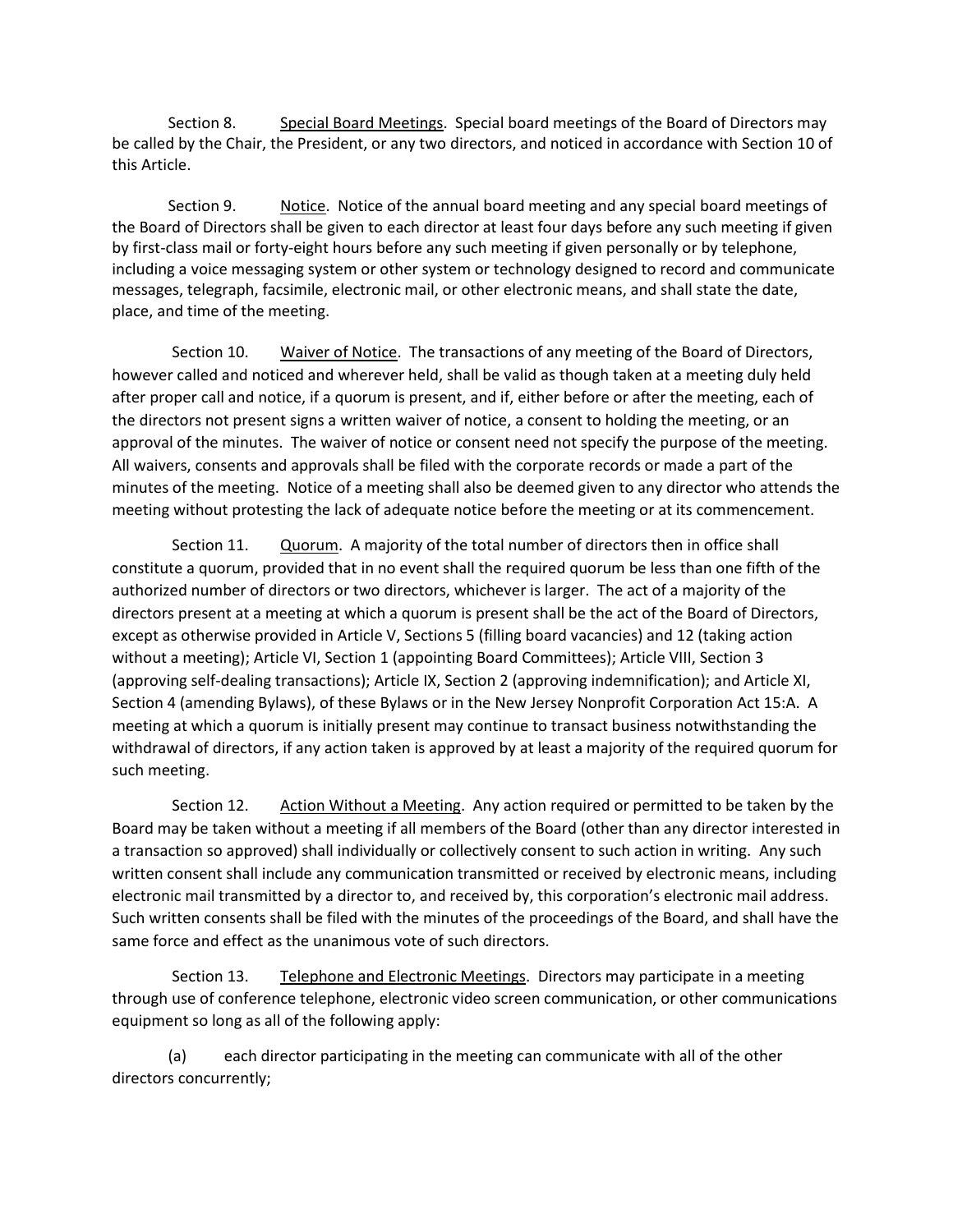(b) each director is provided with the means of participating in all matters before the Board, including the capacity to propose, or to interpose an objection to, a specific action to be taken by the corporation; and

(c) this corporation verifies that (i) a person communicating by telephone, electronic video screen, or other communications equipment is entitled to participate in the Board meeting as a director, or by invitation of the Board or otherwise, and (ii) all motions, votes, or other actions required to be made by a director are actually made by a director and not by someone who is not entitled to participate as a director.

Section 14. Standard of Care.

A. General. A director shall perform the duties of a director, including duties as a member of any Board Committee on which the director may serve, in good faith, in a manner such director believes to be in the best interest of this corporation and with such care, including reasonable inquiry, as an ordinarily prudent person in a like situation would use under similar circumstances.

 In performing the duties of a director, a director shall be entitled to rely on information, opinions, reports, or statements, including financial statements and other financial data, in each case prepared or presented by:

(i) one or more officers or employees of this corporation whom the director believes to be reliable and competent as to the matters presented;

(ii) counsel, independent accountants, or other persons as to matters which the director believes to be within such person's professional or expert competence; or

(iii) a Board Committee upon which the director does not serve, as to matters within its designated authority, provided that the director believes such Committee merits confidence; so long as in any such case, the director acts in good faith after reasonable inquiry when the need therefor is indicated by the circumstances and without knowledge that would cause such reliance to be unwarranted.

 Except as provided in Article VIII below, a person who performs the duties of a director in accordance with this Section shall have no liability based upon any failure or alleged failure to discharge that person's obligations as a director, including, without limiting the generality of the foregoing, any actions or omissions which exceed or defeat a public or charitable purpose to which this corporation, or assets held by it, are dedicated.

B. Investments. Except with respect to assets held for use or used directly in carrying out this corporation's charitable activities, in investing, reinvesting, purchasing or acquiring, exchanging, selling, and managing this corporation's investments, the Board shall avoid speculation, looking instead to the permanent disposition of the funds, considering the probable income as well as the probable safety of this corporation's capital. No investment violates this section where it conforms to provisions authorizing such investment contained in an instrument or agreement pursuant to which the assets were contributed to this corporation.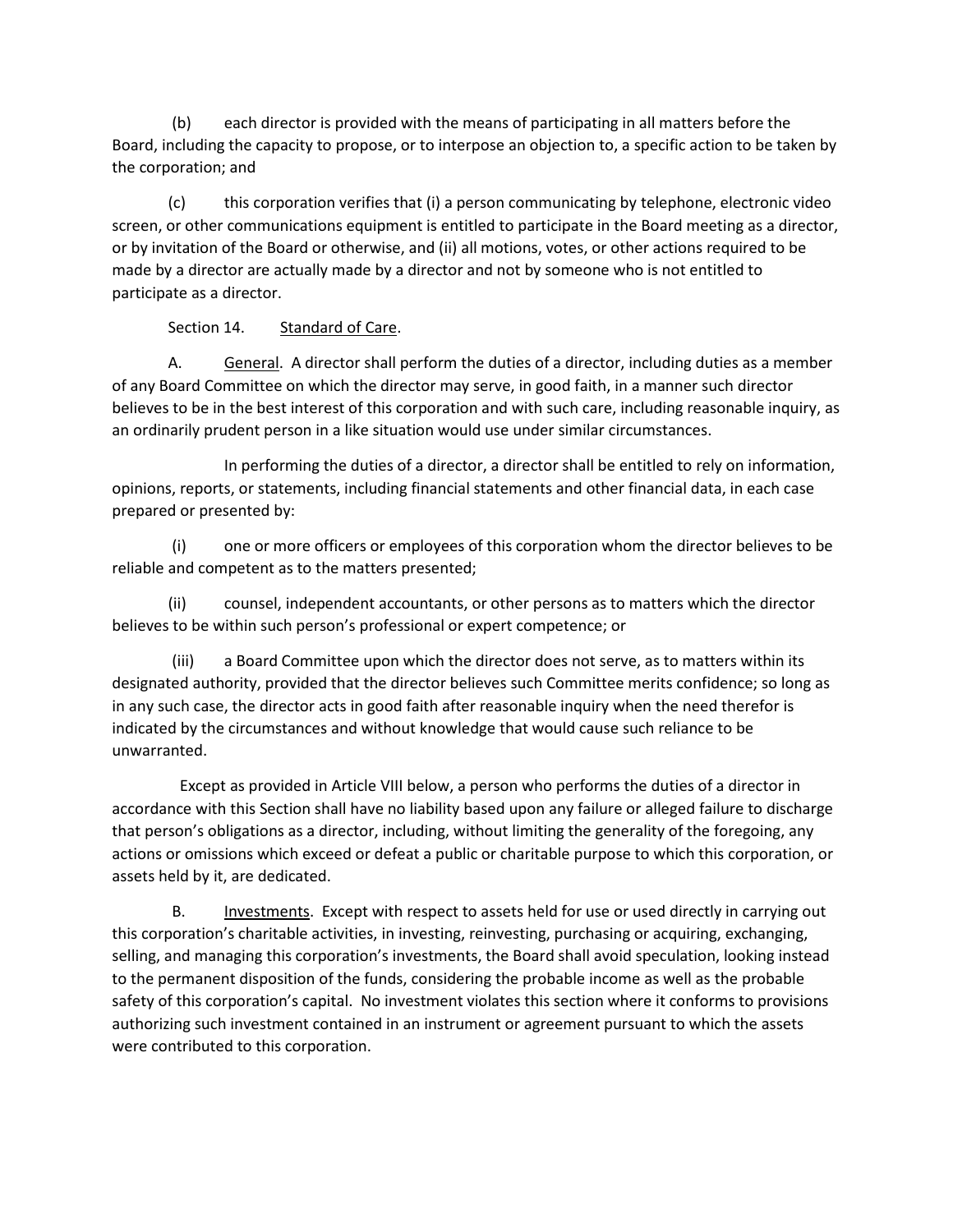Section 15. Director Inspection Rights. Every director shall have the absolute right at any reasonable time to inspect and copy all books, records, and documents, and to inspect the physical properties of this corporation.

Section 16. Compensation of Directors. The Board of Directors may authorize, by resolution, the payment to a director of reasonable compensation for services as a director. The Board may authorize the advance or reimbursement to a director of actual reasonable expenses incurred in carrying out his or her duties as a director, such as for attending meetings of the Board and Board Committees.

Section 17. Executive Compensation Review. The Board of Directors (or a Board Committee) shall review any compensation packages (including all benefits) of the President or the chief executive officer and the Treasurer or chief financial officer, regardless of job title, and shall approve such compensation only after determining that the compensation is just and reasonable. This review and approval shall occur when such officer is hired, when the term of employment of such officer is renewed or extended, and when the compensation of such officer is modified, unless the modification applies to substantially all of the employees of this corporation.

# **ARTICLE VI COMMITTEES**

Section 1. Board Committees. The Board of Directors may, by resolution adopted by a majority of the directors then in office, create any number of Board Committees, each consisting of two or more directors, and only of directors, to serve at the pleasure of the Board. Appointments to any Board Committee shall be by a majority vote of the directors then in office. Board Committees may be given all the authority of the Board, except for the powers to:

(a) set the number of directors within a range specified in these Bylaws;

(b) fill vacancies on the Board of Directors or on any Board Committee;

(c) fix compensation of directors for serving on the Board or any Board Committee;

(d) amend or repeal these Bylaws or adopt new Bylaws;

(e) approve amendments to the Articles of Incorporation of this corporation;

(f) amend or repeal any resolution of the Board of Directors which by its express terms is not so amendable or repealable;

(g) create any other Board Committees or appoint the members of any Board Committees;

(h) spend corporate funds to support a nominee for director after there are more nominees than can be elected; or

(i) approve any merger, reorganization, voluntary dissolution, or disposition of substantially all of the assets of this corporation.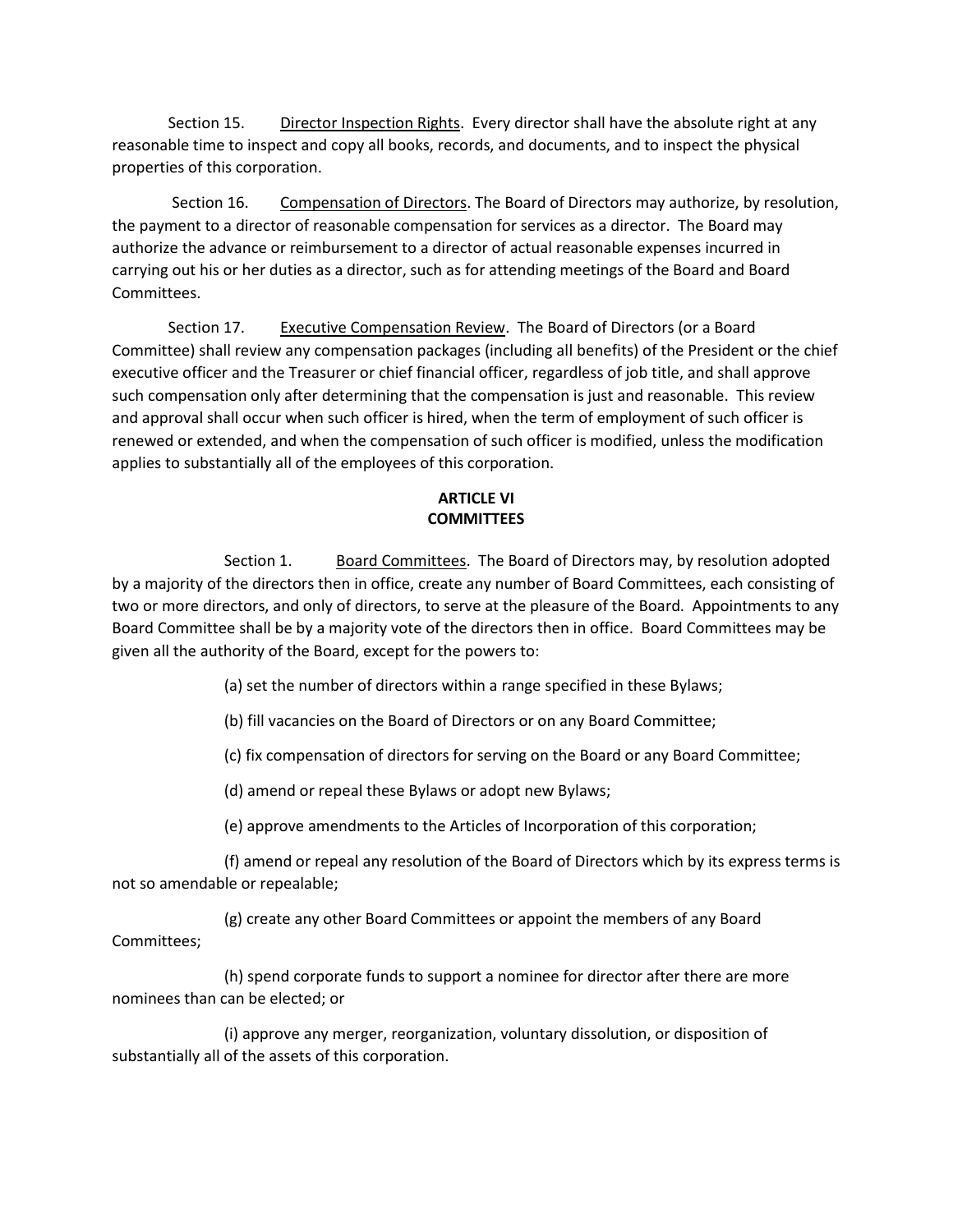Section 2. Advisory Committees. The Board of Directors may establish one or more Advisory Committees to the Board. The members of any Advisory Committee may consist of directors or non-directors and may be appointed as the Board determines. Advisory committees may not exercise the authority of the Board to make decisions on behalf of this corporation, but shall be restricted to making recommendations to the Board or Board Committees, and implementing Board or Board Committee decisions and policies under the supervision and control of the Board or Board Committee.

Section 3. Audit Committee. For any tax year in which this corporation has gross revenues of \$2 million or more, this corporation shall have an Audit Committee whose members shall be appointed by the Board of Directors, and who may include both directors and non-directors, subject to the following limitations: (a) a majority of the members of the Audit Committee may not consist of members of the Finance Committee, if any; (b) the chair of the Audit Committee may not be a member of the Finance Committee, if any; (c) the Audit Committee may not include any member of the staff or the President or Treasurer; (d) the Audit Committee may not include any person who has a material financial interest in any entity doing business with this corporation; and (e) Audit Committee members who are not directors may not receive compensation greater than the compensation paid to directors for their Board service.

 If the Audit Committee is composed and appointed as required by Section 1 above (concerning Board Committees), it shall be deemed a Board Committee on which the other directors are entitled to rely as provided in Article V, Section 14 of these Bylaws; otherwise, the Board of Directors shall remain responsible for oversight and supervision of the Audit Committee as an Advisory Committee.

 The Audit Committee shall: (1) recommend to the Board of Directors the retention and, when appropriate, the termination of an independent certified public accountant to serve as auditor, (2) negotiate the compensation of the auditor on behalf of the Board, (3) confer with the auditor to satisfy the Audit Committee members that the financial affairs of this corporation are in order, (4) review and determine whether to accept the audit, and (5) approve performance of any non-audit services provided to this corporation by the auditor's firm.

Section 4. Meetings.

A. Of Board Committees. Meetings and actions of Board Committees shall be governed by and held and taken in accordance with the provisions of Article V of these Bylaws concerning meetings and actions of the Board of Directors, with such changes in the content of those Bylaws as are necessary to substitute the Board Committee and its members for the Board of Directors and its members. Minutes shall be kept of each meeting of any Board Committee and shall be filed with the corporate records.

B. Of Advisory Committees. Subject to the authority of the Board of Directors, Advisory Committees may determine their own meeting rules and whether minutes shall be kept.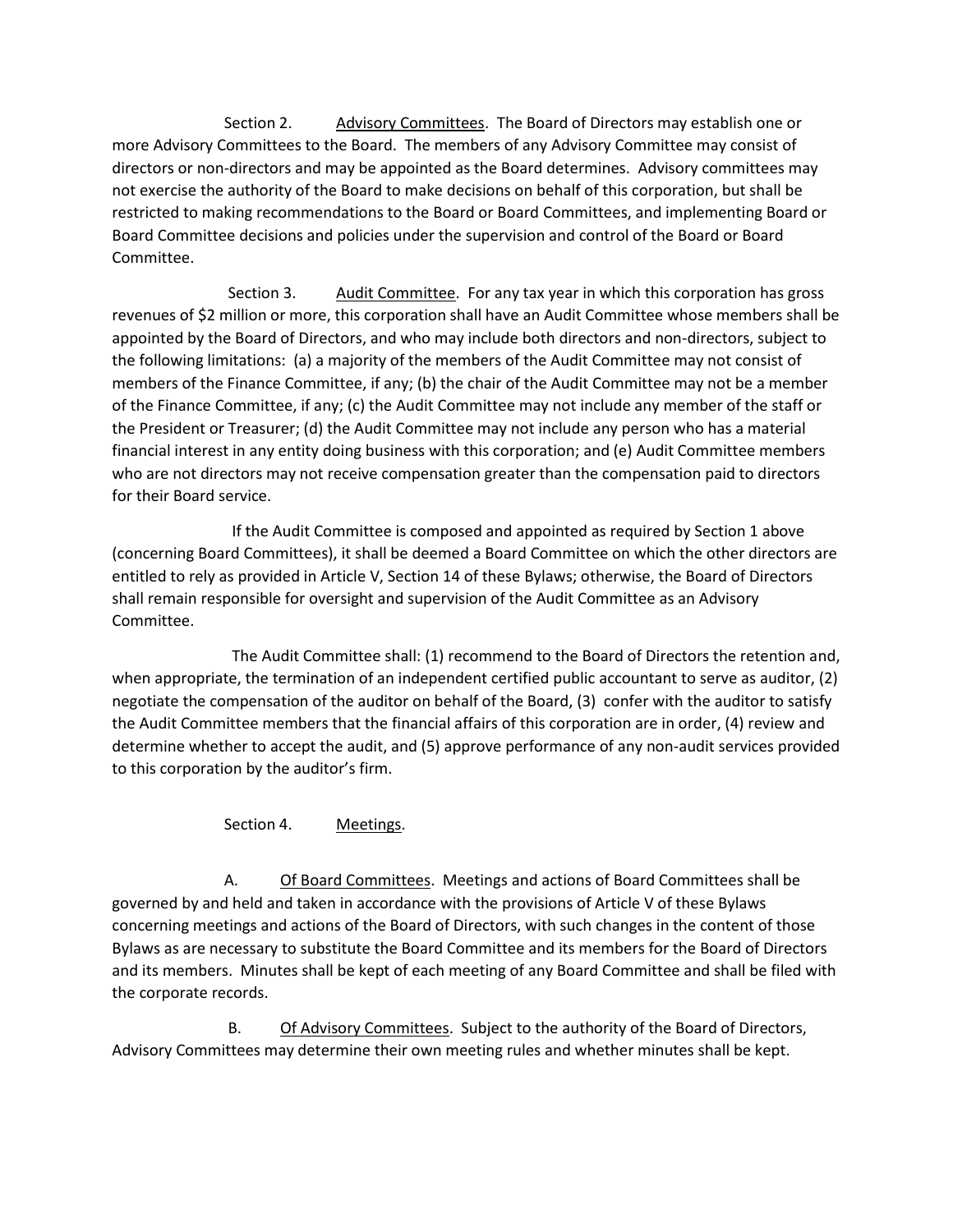The Board of Directors may adopt rules for the governance of any Board or Advisory Committee not inconsistent with the provisions of these Bylaws.

# **ARTICLE VII OFFICERS**

Section 1. Officers. The officers of this corporation shall be a Chair, an Executive Director, who may also be referred to as the President, a Secretary, and a Treasurer. The corporation may also have, at the discretion of the directors, such other officers as may be appointed by the Board of Directors. Any number of offices may be held by the same person, except that neither the Secretary nor the Treasurer may serve concurrently as the President or Chair.

Section 2. Election. The officers of this corporation shall be elected by the Board of Directors, from time to time, and each shall serve at the pleasure of the Board, subject to the rights, if any, of an officer under any contract of employment.

Section 3. Removal. Subject to the rights, if any, of an officer under any contract of employment, any officer may be removed, with or without cause, by the Board of Directors or by an officer on whom such power of removal may be conferred by the Board of Directors.

Section 4. Resignation. Any officer may resign at any time by giving written notice to this corporation. Any resignation shall take effect on receipt of that notice by such officer or at any later time specified by that notice and, unless otherwise specified in that notice, the acceptance of the resignation shall not be necessary to make it effective. Any resignation is without prejudice to the rights, if any, of this corporation under any contract to which the officer is a party.

Section 5. Vacancies. A vacancy in any office for any reason shall be filled in the same manner as these Bylaws provide for election to that office.

Section 6. Chair. The Chair shall preside at all membership meetings and Board of Directors meetings and shall have such other powers and duties as may be prescribed by the Board or these Bylaws.

Section 7. Executive Director. The Executive Director, who may also be referred to as the President, shall be the chief executive officer of this corporation and shall, subject to control of the Board, generally supervise, direct and control the business and other officers of this corporation. The Executive Director shall be a member of all Board Committees and shall have the general powers and duties of management usually vested in the office of president of the corporation and shall have such other powers and duties as may be prescribed by the Board or these Bylaws.

Section 8. Secretary. The Secretary shall supervise the keeping of a full and complete record of the proceedings of the membership and the Board of Directors and its committees, if any, shall supervise the giving of such notices as may be proper or necessary, shall supervise the keeping of the minute books and membership records of this corporation, and shall have such other powers and duties as may be prescribed by the Board or these Bylaws.

Section 9. Treasurer. The Treasurer shall be the chief financial officer of this corporation and shall supervise the charge and custody of all funds of this corporation, the deposit of such funds in the manner prescribed by the Board of Directors, and the keeping and maintaining of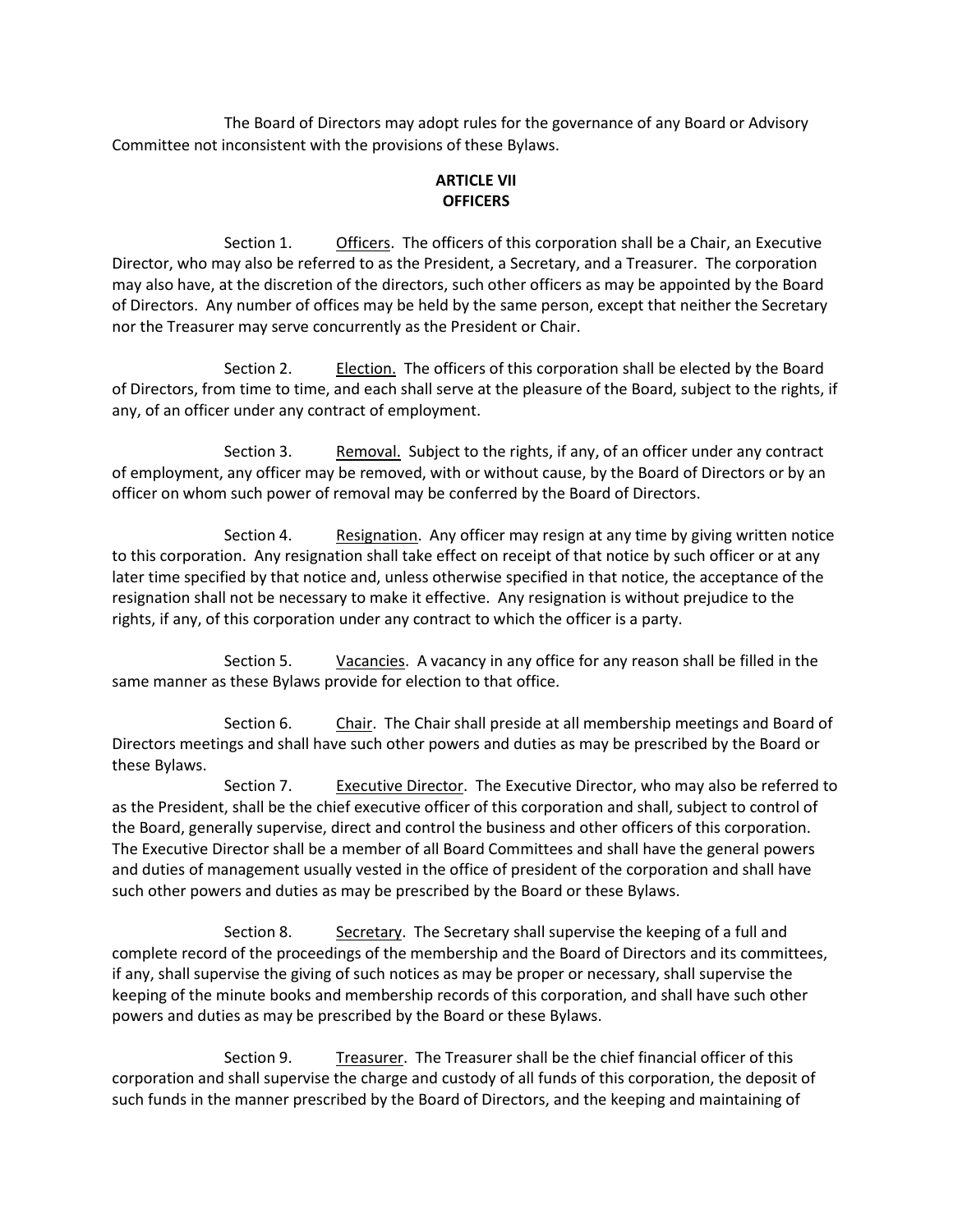adequate and correct accounts of this corporation's properties and business transactions, shall render reports and accountings as required, and shall have such other powers and duties as may be prescribed by the Board or these Bylaws.

### **ARTICLE VIII CERTAIN TRANSACTIONS**

Section 1. Loans. Except as permitted by the New Jersey Nonprofit Corporation Act 15:A, this corporation shall not make any loan of money or property to, or guarantee the obligation of, any director or officer; provided, however, that this corporation may advance money to a director or officer of this corporation or any subsidiary for expenses reasonably anticipated to be incurred in performance of the duties of such director or officer so long as such individual would be entitled to be reimbursed for such expenses absent that advance.

Section 2. Self-Dealing Transactions. Except as provided in Section 3 of this Article, the Board of Directors shall not approve, or permit the corporation to engage in, any self-dealing transaction. A self-dealing transaction is a transaction to which this corporation is a party and in which one or more of its directors has a material financial interest, unless the transaction comes within the New Jersey Nonprofit Corporation Act 15:A.

Section 3. Approval. This corporation may engage in a self-dealing transaction if the transaction is approved by a court or by the Attorney General. This corporation may also engage in a self-dealing transaction if the Board determines, before the transaction, that (a) this corporation is entering into the transaction for its own benefit; (b) the transaction is fair and reasonable to this corporation at the time; and (c) after reasonable investigation, the Board determines that it could not have obtained a more advantageous arrangement with reasonable effort under the circumstances. Such determinations must be made by the Board in good faith, with knowledge of the material facts concerning the transaction and the director's interest in the transaction, and by a vote of a majority of the directors then in office, without counting the vote of the interested director or directors.

Where it is not reasonably practicable to obtain approval of the Board before entering into a self-dealing transaction, a Board Committee may approve such transaction in a manner consistent with the foregoing requirements, provided that, at its next meeting, the full Board determines in good faith that the Board Committee's approval of the transaction was consistent with such requirements and that it was not reasonably practical to obtain advance approval by the full Board, and ratifies the transaction by a majority of the directors then in office without the vote of any interested director.

Section 4. Compliance with Public Charity Rules. Any provision of these Bylaws or the Articles of Incorporation of this corporation to the contrary notwithstanding, so long as this corporation is deemed to be a "Public Charity" as defined in Section 501 of the Internal Revenue Code, as amended (the "Code"), this corporation:

(a) Notwithstanding any other provision of these articles, the corporation shall not carry on any other activities not permitted to be carried on (a) by a corporation exempt from federal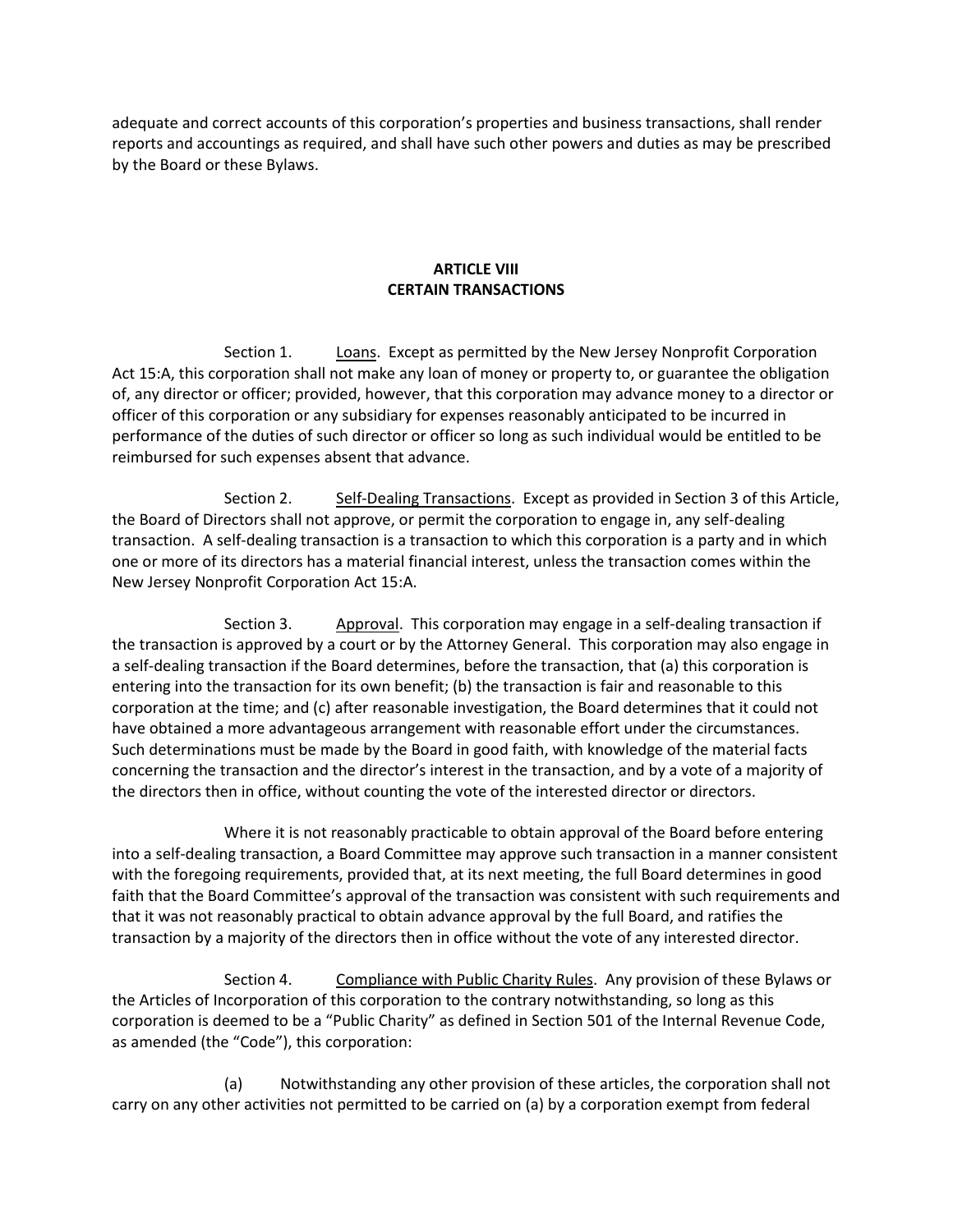income tax under section 501(c)(3) of the Internal Revenue Code, or the corresponding section of any future federal tax code, or (b) by a corporation, contributions to which are deductible under section 170(c)(2) of the Internal Revenue Code, or the corresponding section of any future federal tax code;

(b) Upon the dissolution of the corporation, assets shall be distributed for one or more exempt purposes within the meaning of section 501(c)(3) of the Internal Revenue Code, or the corresponding section of any future federal tax code, or shall be distributed to the federal government, or to a state or local government, for a public purpose. Any such assets not so disposed of shall be disposed of by a Court of Competent Jurisdiction of the county in which the principal office of the corporation is then located, exclusively for such purposes or to such organization or organizations, as said Court shall determine, which are organized and operated exclusively for such purposes;

(c) Said corporation is organized exclusively for charitable, religious, educational, and scientific purposes, including, for such purposes, the making of distributions to organizations that qualify as exempt organizations under section 501(c)(3) of the Internal Revenue Code, or the corresponding section of any future federal tax code.

# **ARTICLE IX INDEMNIFICATION AND INSURANCE**

Section 1. Right of Indemnity. To the fullest extent allowed by Title 15A -CORPORATIONS, NONPROFIT Section 15A:3-4 - Indemnification of trustees, officers and employees, this corporation shall indemnify its agents, in connection with any proceeding, and in accordance with this section.

a. As used in this section:

(1) "Corporate agent" means any person who is or was a trustee, officer, employee or agent of the indemnifying corporation or of any constituent corporation absorbed by the indemnifying corporation in a consolidation or merger and any person who is or was a trustee, officer, employee or agent of any other enterprise, serving as such at the request of the indemnifying corporation, or of the constituent corporation, or the legal representative of the trustee, officer, employee or agent;

(2) "Other enterprise" means any domestic corporation, foreign corporation, or corporate business entity, other than the indemnifying corporation or any employee benefit plan or trust;

(3) "Expenses" means reasonable costs, disbursements and counsel fees;

(4) "Liabilities" means amounts paid or incurred in satisfaction of settlements, judgments, fines and penalties; and

(5) "Proceeding" means any pending, threatened or completed civil, criminal, administrative or arbitrative action, suit or proceeding, and any appeal therein and any inquiry or investigation which could lead to the action, suit or proceeding.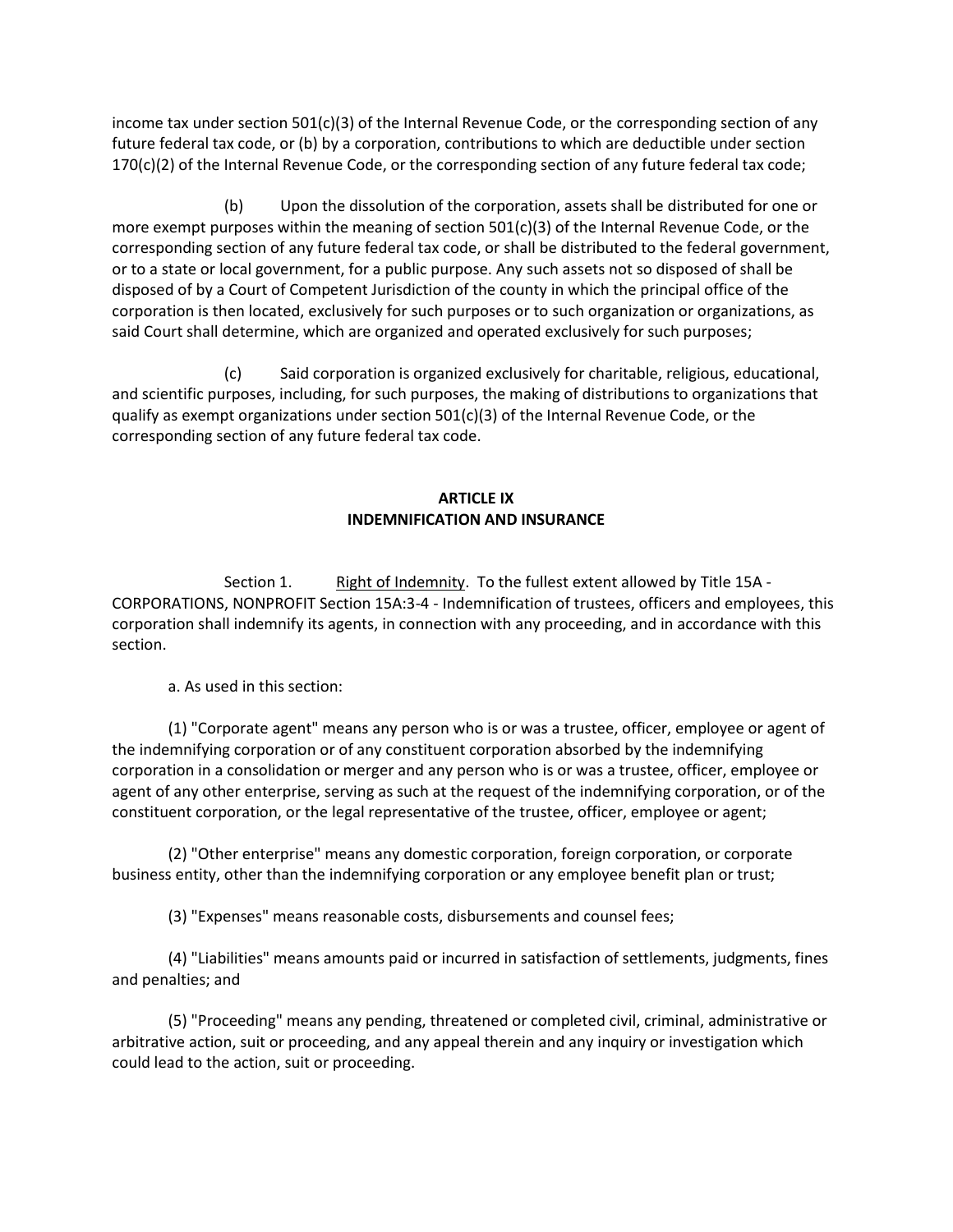b. Any corporation may indemnify a corporate agent against the agent's expenses and liabilities in connection with any proceeding involving the corporate agent because the agent is or was a corporate agent, other than a proceeding by or in the right of the corporation, if:

(1) the corporate agent acted in good faith and in a manner which the agent reasonably believed to be in or not opposed to the best interests of the corporation; and

(2) with respect to any criminal proceeding, the corporate agent had no reasonable cause to believe the conduct was unlawful. The termination of any proceeding by judgment, order, settlement, conviction or upon a plea of nolo contendere or its equivalent, shall not of itself create a presumption that the corporate agent did not meet the applicable standards of conduct set forth in paragraphs (1) and (2) of subsection b. of this section.

c. Any corporation may indemnify a corporate agent against the agent's expenses in connection with any proceeding by or in the right of the corporation to procure a judgment in its favor which involves the corporate agent by reason of being or having been the corporate agent, if the agent acted in good faith and in a manner which the agent reasonably believed to be in or not opposed to the best interests of the corporation. However, in the proceeding no indemnification shall be provided in respect of any claim, issue or matter as to which the corporate agent was liable to the corporation, unless and only to the extent that the Superior Court or the court in which the proceeding was brought shall determine upon application that despite the adjudication of liability, but in view of all circumstances of the case, the corporate agent is fairly and reasonably entitled to indemnity for those expenses as the Superior Court or the other court shall deem proper.

d. Any corporation shall indemnify a corporate agent against expenses to the extent that the corporate agent has been successful on the merits or otherwise in any proceeding referred to in subsections b. and c. of this section or in defense of any claim, issue or matter therein.

e. Any indemnification under subsection b. of this section and, unless ordered by a court, under subsection c. of this section, may be made by the corporation only as authorized in a specific case upon a determination that indemnification is proper in the circumstances because the corporate agent met the applicable standard of conduct set forth in subsection b. or c. Unless otherwise provided in the certificate of incorporation or bylaws, the determination shall be made:

(1) By the board of trustees or a committee thereof at a meeting at which is present a quorum determined without including trustees who were parties to or otherwise involved in the proceeding, acting by a majority vote of trustees who were not parties to or otherwise involved in the proceeding;

(2) If the quorum is not obtainable, or, even if obtainable and the quorum of the boards of trustees or committee by a majority vote of the disinterested trustees directs, by independent legal counsel, in a written opinion, the counsel to be designated by the board of trustees; or

(3) By the members, if the corporation has members and if the certificate of incorporation or bylaws or a resolution of the board of trustees directs.

f. Expenses incurred by a corporate agent in connection with the proceeding may be paid by the corporation in advance of the final disposition of the proceeding as authorized by the board of trustees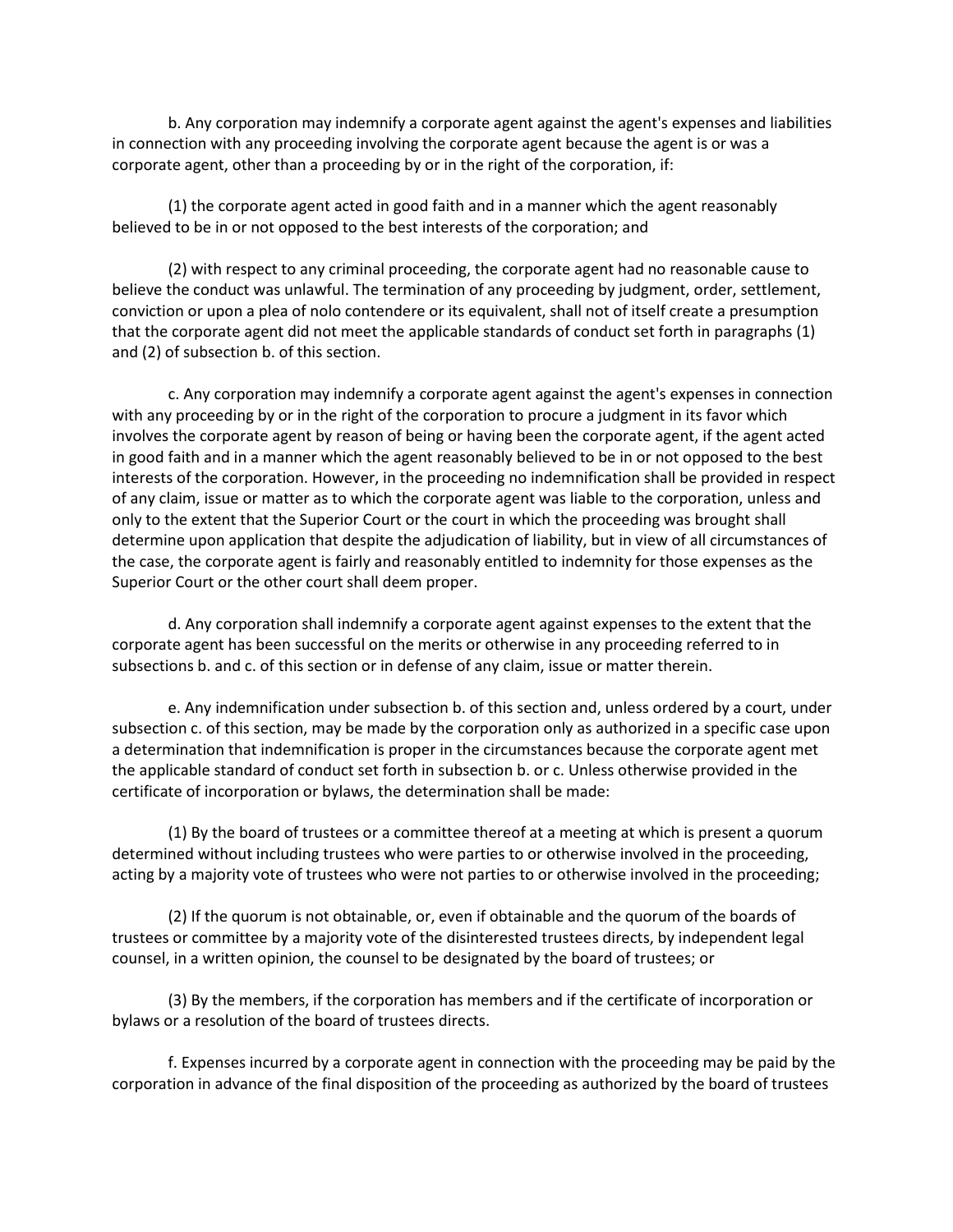upon receipt of an undertaking by or on behalf of the corporate agent to repay the amount unless it shall ultimately be determined that the agent is entitled to be indemnified as provided in this section.

g. (1) If a corporation upon application of a corporate agent has failed or refused to provide indemnification as required under subsection d. of this section or permitted under subsections b., c. and f. of this section, a corporate agent may apply to a court for an award of indemnification by the corporation, and the court:

(a) may award indemnification to the extent authorized under subsections b. and c. of this section and shall award indemnification to the extent required under subsection d. of this section, notwithstanding any contrary determination which may have been made under subsection e. of this section; and

(b) may allow reasonable expenses to the extent authorized by, and subject to the provisions of, subsection f. of this section, if the court shall find that the corporate agent has by the agent's pleadings or during the course of the proceeding raised genuine issues of fact or law.

(2) Application for indemnification may be made:

(a) in the civil action in which the expenses were or are to be incurred or other amounts were or are to be paid; or

(b) to the Superior Court in a separate proceeding.

(3) If the application is for indemnification arising out of a civil action, it shall set forth reasonable cause for the failure to make application for the relief in the action or proceeding in which the expenses were or are to be incurred or other amounts were or are to be paid. The application shall set forth the disposition of any previous application for indemnification and shall be made in the manner and form as may be required by the applicable rules of the court or, in the absence thereof, by direction of the court to which it is made. The application shall be upon notice to the corporation. The court may also direct that notice shall be given at the expense of the corporation to the members, if any, and all other persons as it may designate in the manner as it may require.

h. The indemnification and advancement of expenses provided by or granted pursuant to the other subsections of this section shall not exclude any other rights to which a corporate agent may be entitled under a certificate of incorporation, bylaw, agreement, or otherwise; provided that no indemnification shall be made to or on behalf of a corporate agent if a judgment or other final adjudication adverse to the corporate agent establishes that his acts or omissions (1) were in breach of his duty of loyalty to the corporation or its members, (2) were not in good faith or involved a knowing violation of law, or (3) resulted in receipt by the corporate agent of an improper personal benefit.

i. Any corporation shall have the power to purchase and maintain insurance on behalf of any corporate agent against any expense incurred in any proceeding and any liabilities asserted by reason of the agent's being or having been a corporate agent, whether or not the corporation would have the power to indemnify the agent against those expenses and liabilities under the provisions of this section.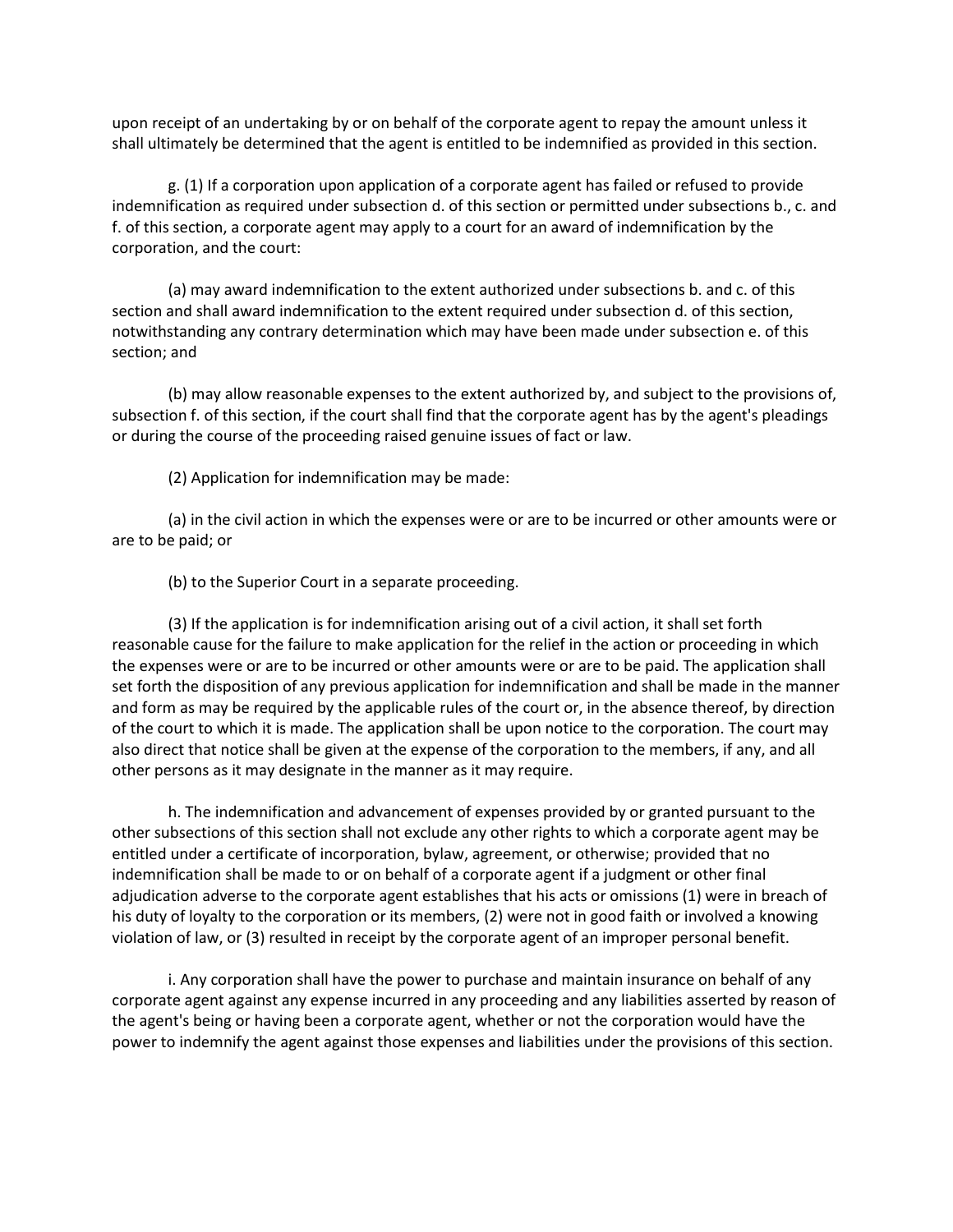j. The powers granted by this section may be exercised by the corporation notwithstanding the absence of any provision in its certificate of incorporation or bylaws authorizing the exercise of these powers.

k. Except as required by subsection d. of this section, no indemnification shall be made or expenses advanced by a corporation under this section, and none shall be ordered by a court, if that action would be inconsistent with a provision of the certificate of incorporation, a bylaw, a resolution of the board or of the members, an agreement or other proper corporate action in effect at the time of the accrual of the alleged cause of action asserted in the proceeding, which prohibits, limits or otherwise conditions the exercise of indemnification powers by the corporation or the rights of indemnification to which a corporate agent may be entitled.

l. This section does not limit a corporation's power to pay or reimburse expenses incurred by a corporate agent in connection with the corporate agent's appearance as a witness in a proceeding at a time when the corporate agent has not been made a party to the proceeding.

Section 2. Approval of Indemnity. On written request to the Board of Directors in each specific case by any agent seeking indemnification, to the extent that the agent has been successful on the merits, the Board shall promptly authorize indemnification in accordance with Section 15A:3-4. Otherwise, the Board shall promptly determine, by a majority vote of a quorum consisting of directors who are not parties to the proceeding, whether, in the specific case, the agent has met the applicable standard of conduct stated in Section 15A:3-4, and, if so, shall authorize indemnification to the extent permitted thereby. If the Board cannot do so because there is no quorum of directors who are not party to the proceeding for which indemnification is sought, the Board shall promptly call a membership meeting. At that meeting, Member shall determine whether, in the specific case, the applicable standard of conduct stated in such Section has been met, and, if so, Member shall authorize indemnification to the extent permitted thereby.

Section 3. Advancing Expenses. The Board of Directors may authorize the advance of expenses incurred by or on behalf of an agent of this corporation in defending any proceeding prior to final disposition, if the Board finds that:

(a) the requested advances are reasonable in amount under the circumstances; and

(b) before any advance is made, the agent will submit a written undertaking satisfactory to the Board to repay the advance unless it is ultimately determined that the agent is entitled to indemnification for the expenses under this Article.

The Board shall determine whether undertaking must be secured, and whether interest shall accrue on the obligation created thereby.

Section 4. Insurance. The Board of Directors may adopt a resolution authorizing the purchase of insurance on behalf of any agent against any liability asserted against or incurred by the agent in such capacity or arising out of the agent's status as such, and such insurance may provide for coverage against liabilities beyond this corporation's power to indemnify the agent under law.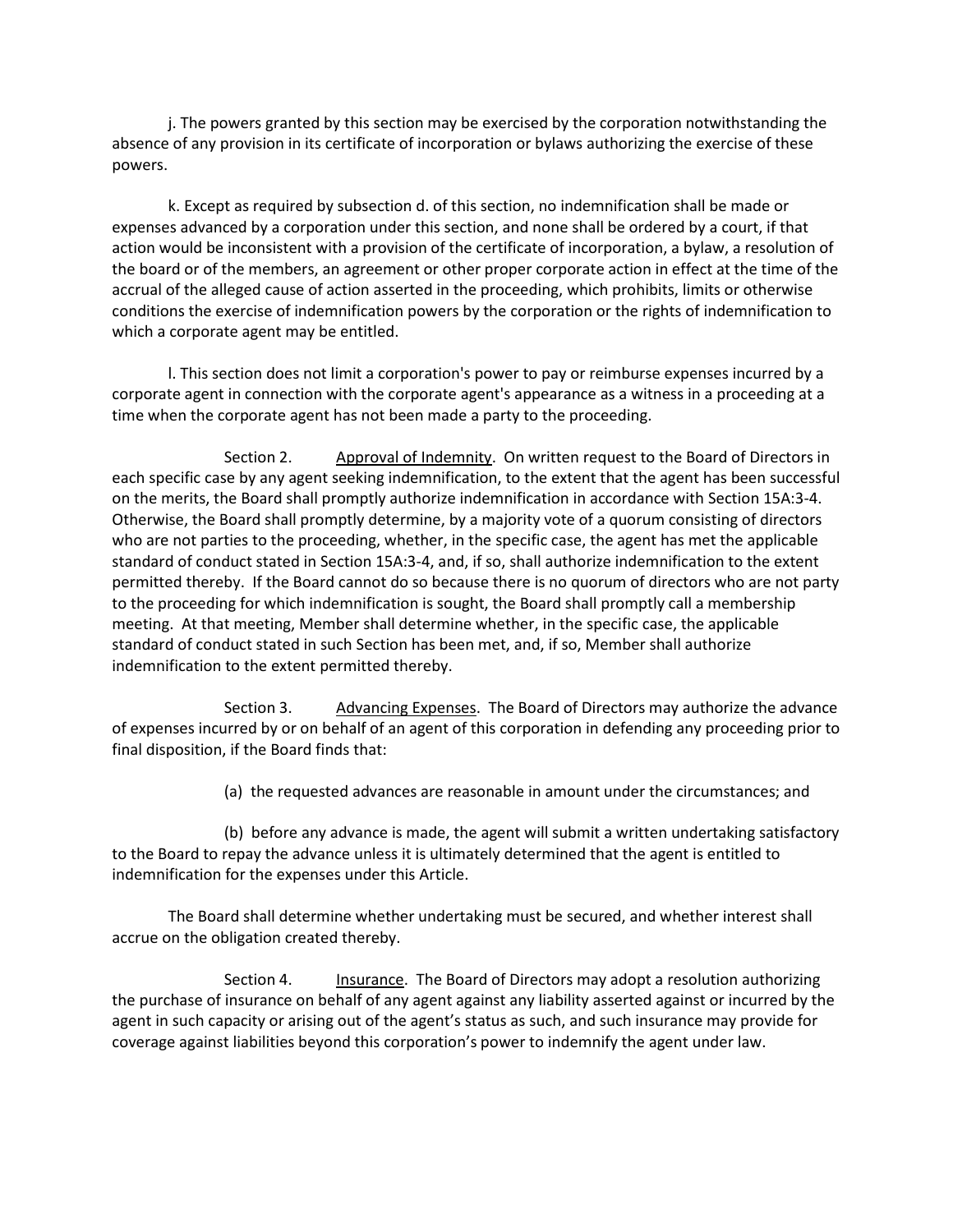### **ARTICLE X GRANTS ADMINISTRATION**

Section 1. Purpose of Grants. This corporation shall have the power to make grants and contributions and to render other financial assistance for the purposes expressed in this corporation's Articles of Incorporation.

Section 2. Board of Directors Oversight. Subject to Section 1 of Article V of these Bylaws, the Board of Directors shall exercise itself, or delegate, subject to its supervision, control over grants, contributions, and other financial assistance provided by this corporation. The Board shall approve a process for reviewing and approving or declining all requests for funds made to this corporation, which shall require such requests to specify the use to which the funds will be put, and include a mechanism for regular Board review of all grants made. The Board shall similarly approve a process for authorizing payment of duly approved grants to the approved grantee.

Section 3. Refusal; Withdrawal. The Board of Directors, in its absolute discretion, shall have the right to refuse to make any grants or contributions, or to render other financial assistance, for any or all of the purposes for which the funds are requested. In addition, the Board, in its absolute discretion, shall have the right to withdraw its approval of any grant at any time and use the funds for other purposes within the scope of the purposes expressed in this corporation's Articles of Incorporation, subject to any rights of third parties under any contract relating to such grant.

Section 4. Accounting. The Board of Directors shall determine under what circumstances to require that grantees furnish a periodic accounting to show that the funds granted by this corporation were expended for the purposes that were approved by the Board.

Section 5. Restrictions on Contributions. Unless otherwise determined by resolution of the Board of Directors in particular cases, this corporation shall retain complete control and discretion over the use of all contributions it receives, and all contributions received by the corporation from solicitations for specific grants shall be regarded as for the use of this corporation and not for any particular organization or individual mentioned in the solicitation. This corporation may accept contributions earmarked by the donor exclusively for allocation to one or more foreign organizations or individuals only if the Board of Directors of this corporation has approved in advance the charitable activity for which the donation was made.

#### **ARTICLE XI MISCELLANEOUS**

Section 1. Fiscal Year. The fiscal year of this corporation shall end each year on December 31.

Section 2. Contracts, Notes, and Checks. All contracts entered into on behalf of this corporation must be authorized by, and (except as otherwise provided by law) every check, draft, promissory note, money order, or other evidence of indebtedness of this corporation shall be signed by, the Board of Directors or the person or persons on whom such power may be conferred by the Board from time to time.